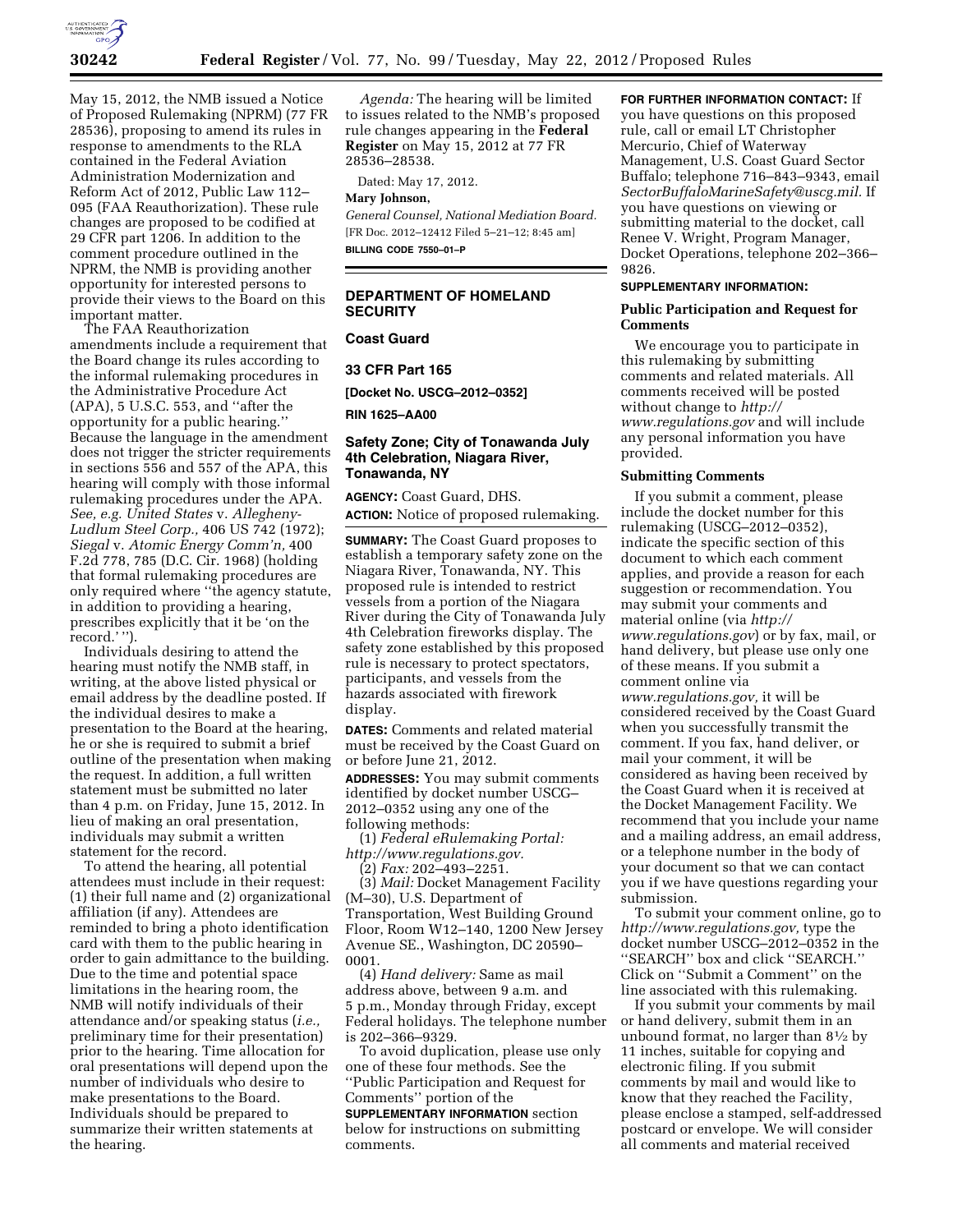during the comment period and may change the rule based on your comments.

#### **Viewing Comments and Documents**

To view comments, as well as documents mentioned in this preamble as being available in the docket, go to *[http://www.regulations.gov,](http://www.regulations.gov)* type the docket number USCG–2012–0352 in the ''SEARCH'' box and click ''SEARCH.'' Click on Open Docket Folder on the line associated with this rulemaking. You may also visit the Docket Management Facility in Room W12–140 on the ground floor of the Department of Transportation West Building, 1200 New Jersey Avenue SE., Washington, DC 20590, between 9 a.m. and 5 p.m., Monday through Friday, except Federal holidays. We have an agreement with the Department of Transportation to use the Docket Management Facility.

#### **Privacy Act**

Anyone can search the electronic form of comments received into any of our dockets by the name of the individual submitting the comment (or signing the comment, if submitted on behalf of an association, business, labor union, etc.). You may review a Privacy Act notice regarding our public dockets in the January 17, 2008, issue of the **Federal Register** (73 FR 3316).

#### **Public Meeting**

We do not now plan to hold a public meeting. But you may submit a request for one using one of the four methods specified under **ADDRESSES**. Please explain why you believe a public meeting would be beneficial. If we determine that one would aid this rulemaking, we will hold one at a time and place announced by a later notice in the **Federal Register**.

#### **Background and Purpose**

Between 9:15 p.m. and 9:45 p.m. on July 4, 2012 a fireworks display will take place on the Niagara River near Tonawanda-Tonawanda Island, NY. The Captain of the Port Buffalo has determined that fireworks launched proximate to watercraft presents significant hazards to public spectators and participants. Such hazards include premature detonations, dangerous detonations, dangerous projectiles, and falling or burning debris.

### **Discussion of Proposed Rule**

The proposed safety zone would be effective and enforced from 8:45 p.m. until 10:15 p.m. on July 4, 2012. The proposed safety zone would encompass all waters of Niagara River, Tonawanda, NY within a 1400 FT radius of position

43°01′39.59″ N and 78°53′07.48″ W (NAD 83).

Entry into, transiting, or anchoring within the proposed safety zone is prohibited unless authorized by the Captain of the Port Buffalo or his onscene representative. The Captain of the Port or his on-scene representative may be contacted via VHF Channel 16.

We believe this proposed temporary safety zone is necessary to ensure the safety of spectators and vessels during the City of Tonawanda July 4th Celebration.

# **Regulatory Analyses**

We developed this proposed rule after considering numerous statutes and executive orders related to rulemaking. Below we summarize our analyses based on 13 of these statutes or executive orders.

### **Regulatory Planning and Review**

This proposed rule is not a significant regulatory action under section 3(f) of Executive Order 12866, Regulatory Planning and Review, and does not require an assessment of potential costs and benefits under section 6(a)(3) of that Order. The Office of Management and Budget has not reviewed it under that Order. It is not ''significant'' under the regulatory policies and procedures of the Department of Homeland Security (DHS). We conclude that this proposed rule is not a significant regulatory action because we anticipate that it will have minimal impact on the economy, will not interfere with other agencies, will not adversely alter the budget of any grant or loan recipients, and will not raise any novel legal or policy issues. The safety zone created by this proposed rule will be relatively small and enforced for relatively short time. Also, the safety zone is designed to minimize its impact on navigable waters. Furthermore, the safety zone has been designed to allow vessels to transit around it. Thus, restrictions on vessel movement within that particular area are expected to be minimal. Under certain conditions, moreover, vessels may still transit through the safety zone when permitted by the Captain of the Port.

# **Small Entities**

Under the Regulatory Flexibility Act (5 U.S.C. 601–612), we have considered whether this proposed rule would have a significant economic impact on a substantial number of small entities. The term ''small entities'' comprises small businesses, not-for-profit organizations that are independently owned and operated and are not dominant in their fields, and

governmental jurisdictions with populations of less than 50,000.

The Coast Guard certifies under 5 U.S.C. 605(b) that this proposed rule would not have a significant economic impact on a substantial number of small entities.

This proposed temporary final rule may affect the following entities, some of which might be small entities: the owners of operators of vessels intending to transit or anchor in a portion of the Niagara River near Tonawanda-Tonawanda Island, New York between 8:45 p.m. to 10:15 p.m. on July 4, 2012.

This proposed safety zone will not have a significant economic impact on a substantial number of small entities for the following reasons: this proposed rule will be in effect for only 90 minutes and the proposed safety zone will allow vessels to move freely around the safety zone on the Niagara River. If you think that your business, organization, or governmental jurisdiction qualifies as a small entity and that this proposed rule would have a significant economic impact on it, please submit a comment (see **ADDRESSES**) explaining why you think it qualifies and how and to what degree this rule would economically affect it.

# **Assistance for Small Entities**

Under section 213(a) of the Small Business Regulatory Enforcement Fairness Act of 1996 (Pub. L. 104–121), we want to assist small entities in understanding this proposed rule so that they can better evaluate its effects on them and participate in the rulemaking process. If this proposed rule would affect your small business, organization, or governmental jurisdiction and you have questions concerning its provisions or options for compliance, please contact LT Christopher Mercurio, Chief of Waterway Management, U.S. Coast Guard Sector Buffalo; telephone 716–843–9343, email *[SectorBuffaloMarineSafety@uscg.mil.](mailto:SectorBuffaloMarineSafety@uscg.mil)*  The Coast Guard will not retaliate against small entities that question or complain about this proposed rule or any policy or action of the Coast Guard.

## **Collection of Information**

This proposed rule would call for no new collection of information under the Paperwork Reduction Act of 1995 (44 U.S.C. 3501–3520).

#### **Federalism**

A rule has implications for under Executive Order 13132, Federalism, if it has a substantial direct effect on State or local governments and would either preempt State law or impose a substantial direct cost of compliance on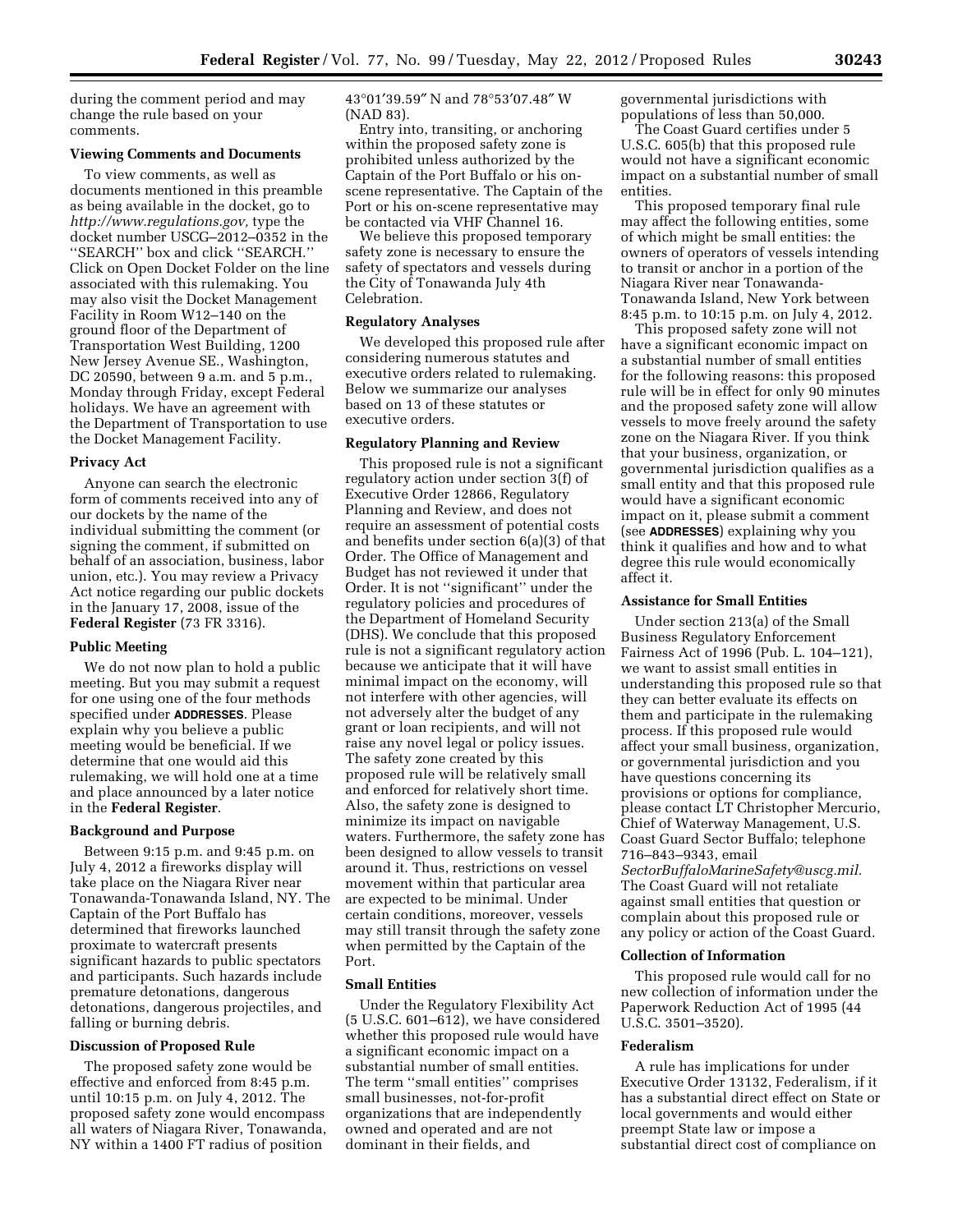them. We have analyzed this proposed rule under that Order and have determined that it does not have implications for federalism.

# **Unfunded Mandates Reform Act**

The Unfunded Mandates Reform Act of 1995 (2 U.S.C. 1531–1538) requires Federal agencies to assess the effects of their discretionary regulatory actions. In particular, the Act addresses actions that may result in the expenditure by a State, local, or tribal government, in the aggregate, or by the private sector of \$100,000,000 (adjusted for inflation) or more in any one year. Though this proposed rule would not result in such expenditure, we do discuss the effects of this proposed rule elsewhere in this preamble.

# **Taking of Private Property**

This proposed rule would not cause a taking of private property or otherwise have taking implications under Executive Order 12630, Governmental Actions and Interference with Constitutionally Protected Property Rights.

### **Civil Justice Reform**

This proposed rule meets applicable standards in sections 3(a) and 3(b)(2) of Executive Order 12988, Civil Justice Reform, to minimize litigation, eliminate ambiguity, and reduce burden.

# **Protection of Children**

We have analyzed this proposed rule under Executive Order 13045, Protection of Children from Environmental Health Risks and Safety Risks. This proposed rule is not an economically significant rule and would not create an environmental risk to health or risk to safety that might disproportionately affect children.

# **Indian Tribal Governments**

This proposed rule does not have tribal implications under Executive Order 13175, Consultation and Coordination with Indian Tribal Governments, because it would not have a substantial direct effect on one or more Indian tribes, on the relationship between the Federal Government and Indian tribes, or on the distribution of power and responsibilities between the Federal Government and Indian tribes.

#### **Energy Effects**

We have analyzed this proposed rule under Executive Order 13211, Actions Concerning Regulations That Significantly Affect Energy Supply, Distribution, or Use. We have determined that it is not a ''significant

energy action'' under that order because it is not a ''significant regulatory action'' under Executive Order 12866 and is not likely to have a significant adverse effect on the supply, distribution, or use of energy. The Administrator of the Office of Information and Regulatory Affairs has not designated it as a significant energy action. Therefore, it does not require a Statement of Energy Effects under Executive Order 13211.

#### **Technical Standards**

The National Technology Transfer and Advancement Act (NTTAA) (15 U.S.C. 272 note) directs agencies to use voluntary consensus standards in their regulatory activities unless the agency provides Congress, through the Office of Management and Budget, with an explanation of why using these standards would be inconsistent with applicable law or otherwise impractical. Voluntary consensus standards are technical standards (e.g., specifications of materials, performance, design, or operation; test methods; sampling procedures; and related management systems practices) that are developed or adopted by voluntary consensus standards bodies.

This proposed rule does not use technical standards. Therefore, we did not consider the use of voluntary consensus standards.

### **Environment**

We have analyzed this proposed rule under Department of Homeland Security Management Directive 023–01 and Commandant Instruction M16475.lD, which guide the Coast Guard in complying with the National Environmental Policy Act of 1969 (NEPA) (42 U.S.C. 4321–4370f), and have made a preliminary determination that this action is one of a category of actions that do not individually or cumulatively have a significant effect on the human environment. This proposed rule is categorically excluded, under figure 2–1, paragraph (34)(g), of the Instruction. Because it involves the establishment of a safety zone.

A preliminary environmental analysis checklist and a preliminary categorical exclusion determination are available in the docket where indicated under **ADDRESSES**.

We seek any comments or information that may lead to the discovery of a significant environmental impact from this proposed rule.

### **List of Subjects in 33 CFR Part 165**

Harbors, Marine safety, Navigation (water), Reporting and recordkeeping requirements, Security measures, Waterways.

For the reasons discussed in the preamble, the Coast Guard proposes to amend 33 CFR parts 165 as follows:

# **PART 165—REGULATED NAVIGATION AREAS AND LIMITED ACCESS AREAS**

1. The authority citation for part 165 continues to read as follows:

**Authority:** 33 U.S.C. 1231; 46 U.S.C. Chapters 701, 3306, 3703; 50 U.S.C. 191, 195; 33 CFR 1.05–1, 6.04–1, 6.04–6, and 160.5; Pub. L. 107–295, 116 Stat. 2064; Department of Homeland Security Delegation No. 0170.1.

2. Add § 165.T09–0352 to read as follows:

### **§ 165.T09–0352 Safety Zone; City of Tonawanda July 4th Celebration, Niagara River, Tonawanda, NY.**

(a) *Location.* The safety zone will encompass all waters of the Niagara River, Tonawanda, NY within a 1400 FT radius of position 43°01′39.59″ N and 78°53′07.48″ W (NAD 83).

(b) *Effective and Enforcement Period.*  This regulation is effective and will be enforced on July 4, 2012 from 8:45 p.m. until 10:15 p.m.

(c) *Regulations.* 

(1) In accordance with the general regulations in section 165.23 of this part, entry into, transiting, or anchoring within this safety zone is prohibited unless authorized by the Captain of the Port Buffalo or his designated on-scene representative.

(2) This safety zone is closed to all vessel traffic, except as may be permitted by the Captain of the Port Buffalo or his designated on-scene representative.

(3) The ''on-scene representative'' of the Captain of the Port Buffalo is any Coast Guard commissioned, warrant or petty officer who has been designated by the Captain of the Port Buffalo to act on his behalf. The on-scene representative of the Captain of the Port Buffalo is any Coast Guard commissioned, warrant or petty officer who has been designated by the Captain of the Port Buffalo to act on his behalf.

(4) Vessel operators desiring to enter or operate within the safety zone shall contact the Captain of the Port Buffalo or his on-scene representative to obtain permission to do so. The Captain of the Port Buffalo or his on-scene representative may be contacted via VHF Channel 16. Vessel operators given permission to enter or operate in the safety zone must comply with all directions given to them by the Captain of the Port Buffalo, or his on-scene representative.